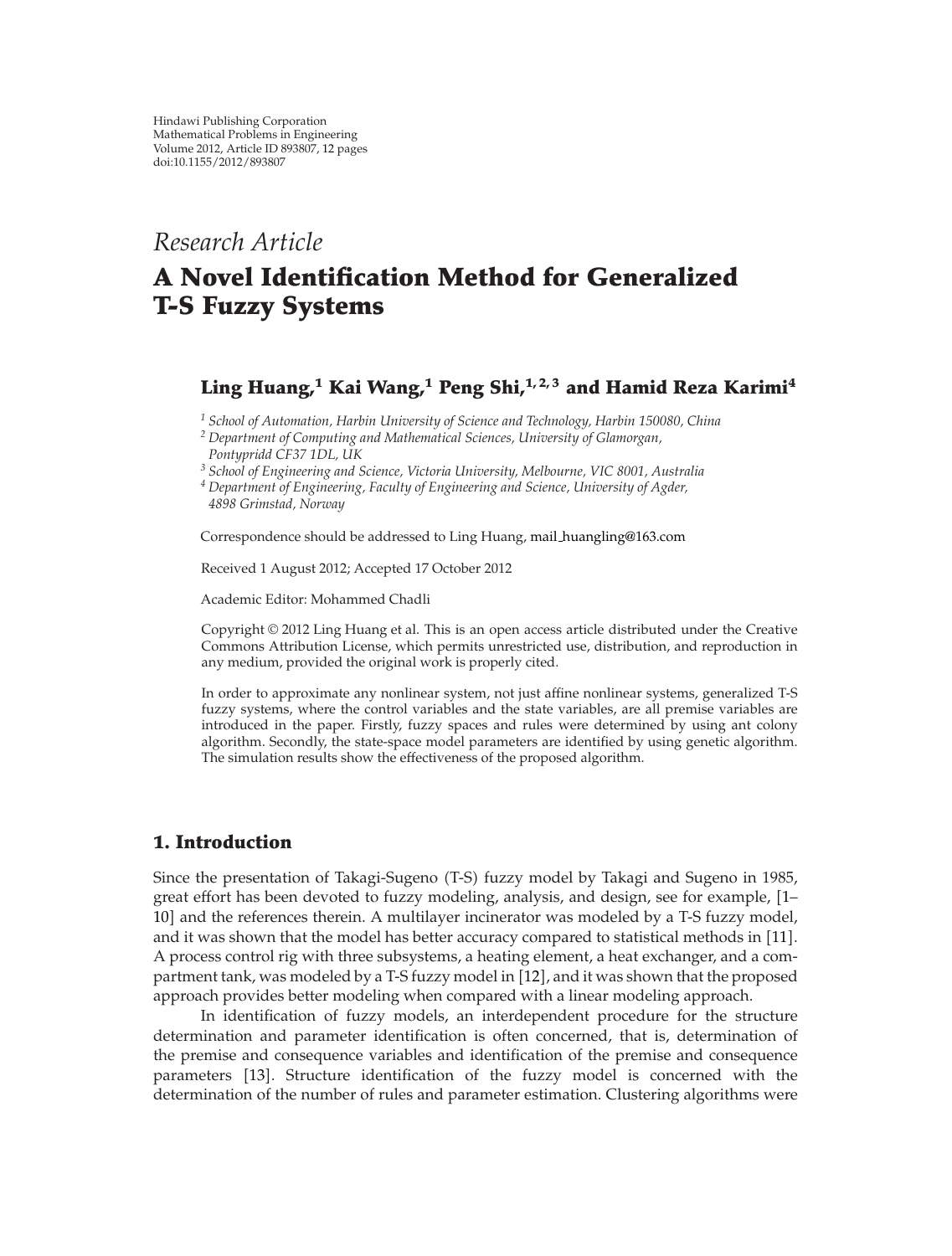widely used in the literature. The work in [14] introduced a fuzzy C-means criterion to ant clustering algorithm and analyze the partitions performance obtained from the ant-based algorithm with those from randomly initialized Hard C-means. The work in [15] focused on a global optimization strategy for the optimal clustering in compromise sum-difference linear arrays based on ant algorithm. Gath-Geva clustering algorithm [16] and subtractive clustering algorithm 17 have been applied in structure identification and premise parameter estimation.

The T-S fuzzy model is composed of linear models, and each model is according to a group of input-output data, divided by the clustering algorithm. The recursive least squares estimation can be easily used for constructing a linear system as a means for tuning the T-S fuzzy model [18, 19]. Amine et al. [20] also used T-S fuzzy model with fuzzy clustering technique to determine both the antecedent and consequent parameters of the fuzzy T-S rules. Then, recursive weighted least squares algorithm with forgetting factor is used to adapt consequent parameters. They applied the methods to model the air temperature and humidity inside the greenhouse. The other researcher, Chang-Ho et al. [21], proposed T-S fuzzy model to design adaptive fuzzy observer and controller and the proposed method is applied to the stabilization problem of a flexible joint manipulator in order to guarantee its performance.

In 22, Petridis et al. introduced a hybrid neural-genetic multimodel parameter estimation algorithm and applied it to structured system identification of nonlinear dynamical systems, and the work in 23 presented Genetic-Algorithm-Based Parameter Estimation Technique for Fragmenting Radar Meteor Head Echoes. The work in [24–27] brought an optimization methodology by using a genetic algorithm to obtain the parameters of a soil that can be represented in a multilayer structure. The method uses a curve of experimental apparent resistivity obtained from measurements made in the soil.

It is shown that a general nonlinear system can be approximated by a T-S fuzzy model to any degree of accuracy on any compact set [28]. However, it has been argued in [29] that the commonly used linear or affine T-S fuzzy models, where the control variables are not included in the premise variables, are only able to approximate affine nonlinear systems to any degree of accuracy on any compact. So the paper investigated the approximation of generalized T-S fuzzy systems, where the control variables and the state variables are all premise variables. This paper proposes application of K-Means ant-clustering algorithm to optimize the fuzzy membership function in the antecedent part. Genetic algorithm (GA) is then used in the consequent part to obtain the plant parameters and depends on the values of the membership functions in antecedent part.

The rest of this paper is structured as follows. Section 2 is devoted to the generalized T-S fuzzy model; the model description and the design principle of the idea are included. In Section 3, the algorithm for the best partition of given data and parameter estimation by using genetic algorithm are presented. Simulation results are provided in Section 4 to demonstrate the effectiveness of the proposed algorithm. Conclusion is given in Section 5.

## **2. Generalized T-S Fuzzy Model**

Takagi-Sugeno T-S models are based on fuzzy rule base structures of IF*...*THEN rules for reasoning in which antecedents are fuzzy sets and consequents are linear functions in each rule. In this way a T-S fuzzy model can approximate a complex affine nonlinear system, general nonlinear systems exist widely in practice can be approximated by generalized T-S fuzzy model.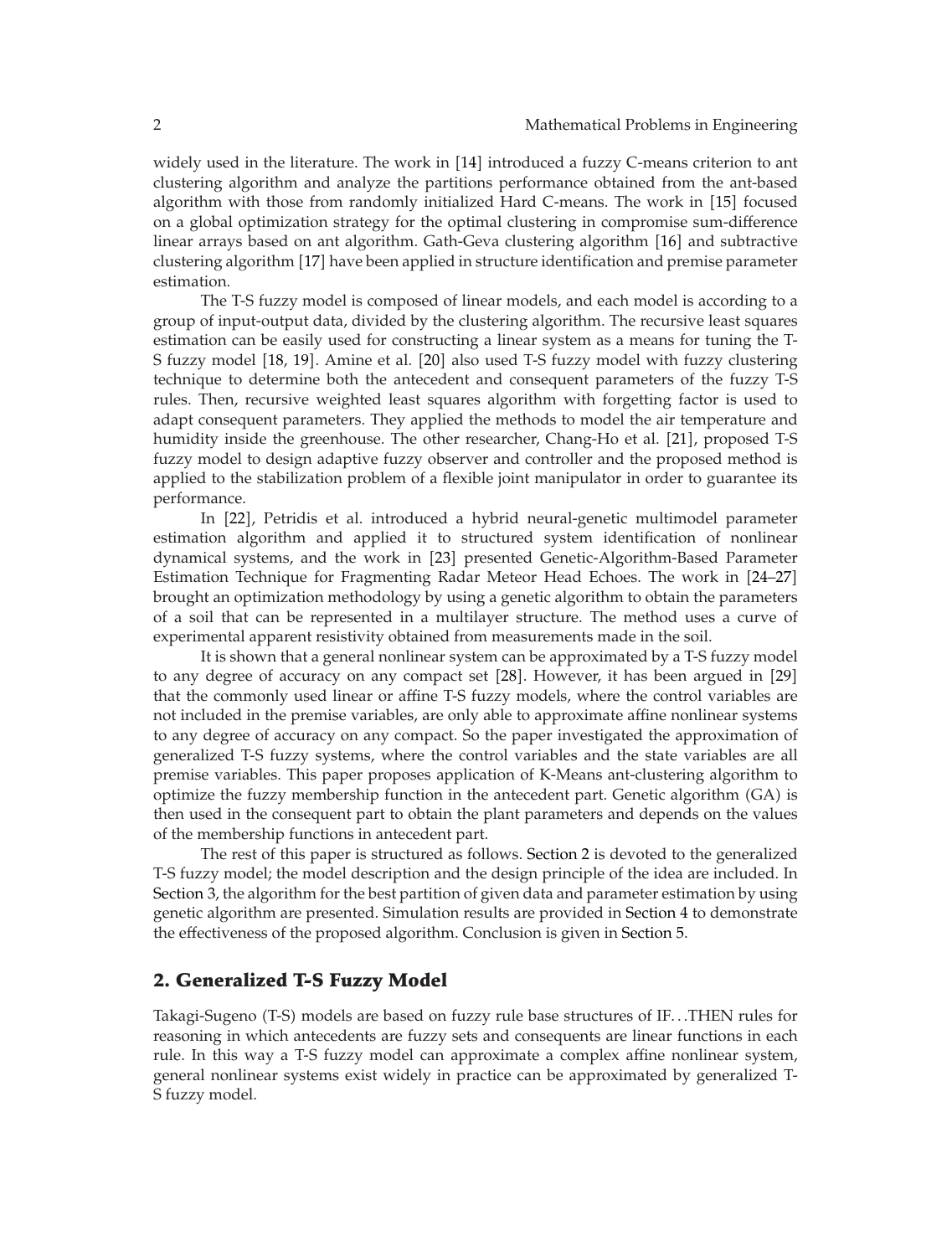#### *2.1. Model Description*

The generalized T-S fuzzy model considered in this paper is as follows.

Rule *i*: if  $z_1(t)$  is  $M_{i1}$  and  $\ldots z_n(t)$  is  $M_{in}$ ;  $u_1(t)$  is  $V_{i1}$  and  $\ldots u_m(t)$  is  $V_{im}$ , then

$$
\dot{x}(t) = A_i x(t) + B_i u(t), \qquad (2.1)
$$

where  $i = 1, 2, \ldots, r$  is the number of IF-THEN rules,  $M_{i1}, M_{i2}, \ldots, M_{in}, V_{i1}, V_{i2}, \ldots, V_{im}$  are the fuzzy sets, and  $Z(t) = [z_1(t),...,z_n(t)]^T$  is the premise variable;  $x_j$  ( $j = 1, 2, ... r$ ) is the system input, and  $x(t)$  ∈  $R^n$ ,  $u(t)$  ∈  $R^m$  are the state vector and controlled input vector, respectively;  $A_i \in R^{n \times n}$ ,  $B_i \in R^{n \times m}$  are the system matrix and input matrix of the *i* system, respectively.

Using the parallel distributed compensation strategy, the overall fuzzy system of the model is inferred as

$$
\dot{x}(t) = \sum_{i=1}^{r} h_i(z(t))h_i(u(t)) [A_i x(t) + B_i u(t)], \qquad (2.2)
$$

where

$$
h_i(z(t)) = \frac{w_i(z(t))}{\sum_{i=1}^r w_i(z(t))}, \quad h_i(z(t)) \ge 0, \qquad h_i(u(t)) = \frac{w_i(u(t))}{\sum_{i=1}^r w_i(u(t))}, \quad h_i(u(t)) \ge 0,
$$
\n(2.3)

with

$$
\sum_{i=1}^{r} h_i(z(t)) = 1, \quad w_i(z(t)) = \prod_{j=1}^{n} M_{ij}(z_j(t)), \quad i = 1, 2, ..., r
$$
\n
$$
\sum_{i=1}^{r} h_i(u(t)) = 1, \quad w_i(u(t)) = \prod_{j=1}^{m} V_{ij}(u_j(t)), \quad i = 1, 2, ..., r
$$
\n(2.4)

and  $M_{ii}(z_i(t))$  is the grade of membership of  $z_i(t)$  in the fuzzy set  $M_{ii}$ ;  $V_{ii}(u_i(t))$  is the grade of membership of  $u_j(t)$  in the fuzzy set  $V_{ij}$ .

#### *2.2. Design Principle of Model Identification*

The framework of fuzzy system models can be shown in Figure 1. During identification, fuzzy functions are fixed. The approach first clusters the given data into several overlapping fuzzy clusters, each of which is used to define a separate decision rule. During structure identification, the original input variables are used to estimate the local relations of the inputoutput data.

Ant-clustering model based on K-Means algorithm is used to search for the best partition of given data; genetic algorithm (GA) is used to estimate state-space model parameters. GA has been proved to be a robust approach on estimating the parameters on the time series and nonlinear functions simultaneously.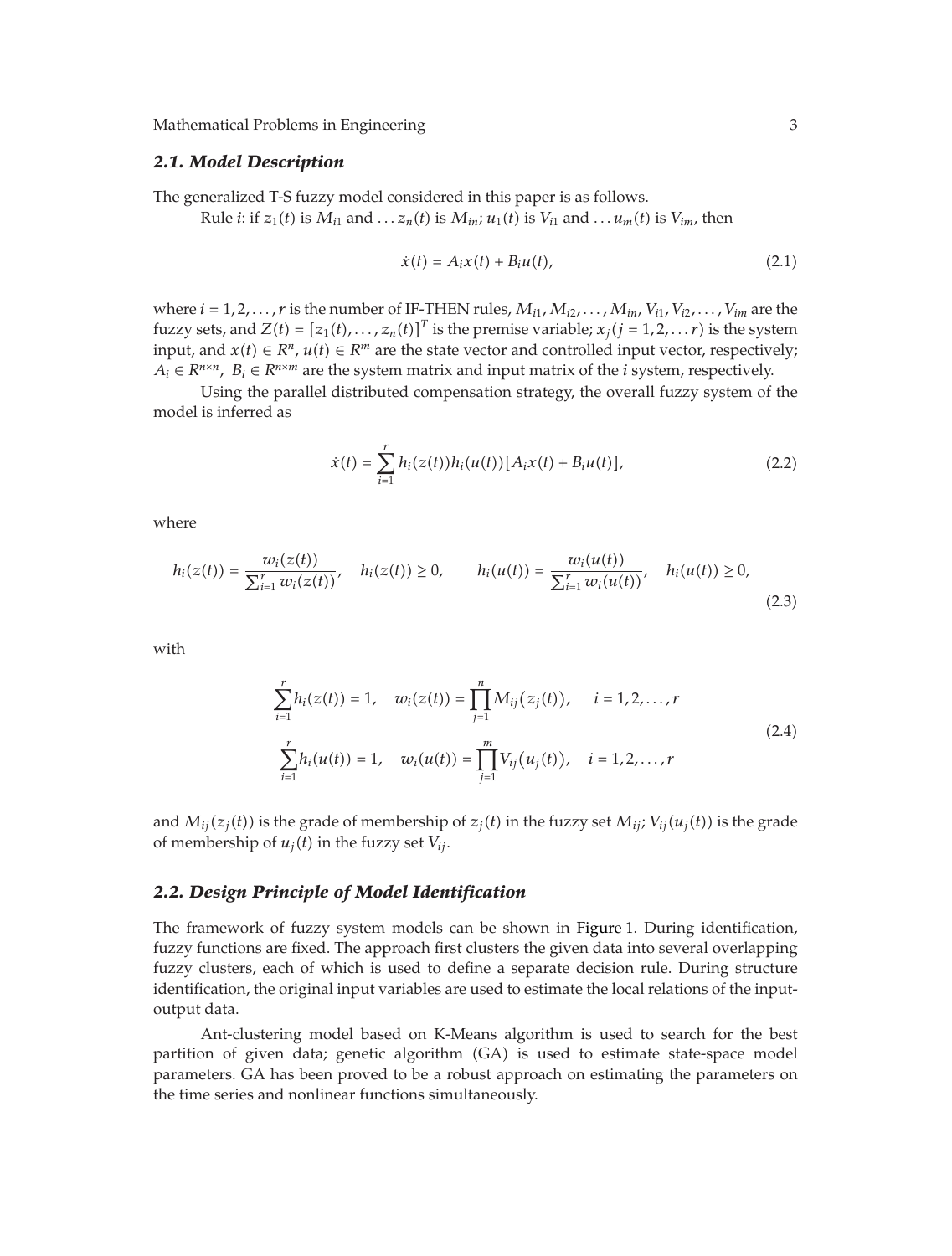

**Figure 1:** The framework of fuzzy system models.

### **3. Algorithm Implementation**

#### *3.1. The Algorithm for the Best Partition of Given Data*

The single ant's action is very simple, but the group's action through the cooperation is very complex; coordinating among a group of ants it is very easy to find the shortest path from the ant nest to food source. The ants between the individual conduct information by pheromone which is a substance left by an ant when it transfers through the way. The ant clustering algorithm exactly utilizes swarm intelligence to solve combinatorial optimization problem, which has smart search, global optimization, robustness, positive feedback, distribute computing, and so forth. The ant clustering algorithm provided the powerful tool for solving complex optimization problem for many fields, which has a good effect on the traveling salesman problem TSP, the resources, quadratic assignment problem QAP, and telecom routing controlling such classical optimization. In addition, the classification ant eggs behavior also inspired the corresponding clustering algorithm. The core of ant clustering algorithm is first, selection mechanism: the more pheromone of the path, the greater probability selected; second, pheromones update mechanism: the shorter path, the faster the increase; third, cooperation mechanism: In communication between individual through pheromones.

Before introducing the algorithm, some definitions are given. Suppose an ant is put in the *i*th data of the *n*th state, and the data is assigned to the *j*th cluster centroid  $z_i$ , *j* = 1*,* 2*,...,k*, the pheromone *τij* is leaved when the ant goes from data *i* to cluster centroid *j*, then the ant *i* chooses the centroid  $z_i$  in accordance with the probability

$$
p_{ij} = \frac{\tau_{ij}}{\sum_{j=1}^{n} \tau_{ij}}.
$$
\n(3.1)

And the pheromone is updated based on the following equation:

$$
\tau_{ij}(t+1) = \rho \tau_{ij}(t) + \frac{Q}{d_{ij}}, \qquad (3.2)
$$

where  $d_{ij}$  is the distance from the data *i* to the centroid  $z_j$ ;  $\rho$  is the permanence coefficient of the pheromone, usually taken about 0.5–0.9; *Q* is a positive constant, which is represented as the amount of pheromone from an ant.

The algorithm flow chart is shown in Figure 2. Firstly, we sample input data of the original system, confirm the number of clusters  $k$  for every state, and then initialize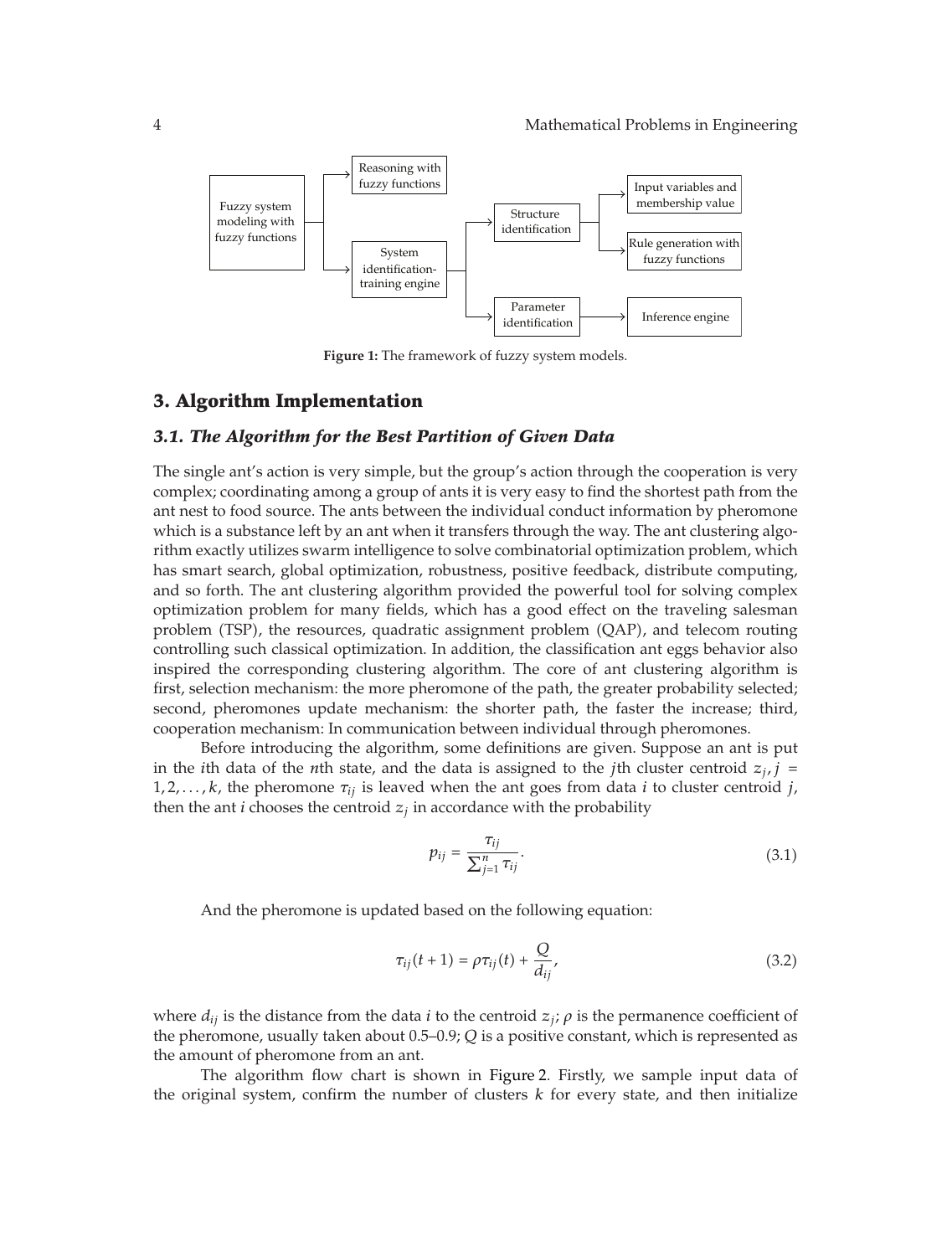

**Figure 2:** The K-means ant algorithm flow chart.

the algorithm parameters  $Q$ ,  $\rho$  iteration counter  $n_c = 0$ , maximum iterations NC\_MAX, the pheromone  $\tau_{ij}$ ,  $(i, j = 1, 2...n)$ . We place *n* ants in *n* data, each of the ants chooses the next node in accordance with the probability  $p_{ij}$ , and update the pheromone  $\tau_{ij}$  of every path. Then the new *k* centroids are calculated, the distance from *n* data to the new centroids  $d_{ij}$ ,  $i = 1, 2, \ldots, n$ ,  $j = 1, 2, \ldots, k$  are calculated. Repeat like this until  $n_c$  is greater than the maximum iterations NC MAX or all ants choose the same path, the optimal clustering can be given based on the pheromone. Finally, the centers of the Gaussian membership function are determined on the cluster centroid.

#### *3.2. Parameter Estimation by Using Genetic Algorithm*

Genetic algorithm (GA) is a meta-heuristic method used to find a solution based on biological evolution process. The process includes crossover, natural selection, and mutation to obtain an individual with the best gen combination. GA begins with determination of chromosome set (solution set) in terms of binary (1 and 0). Next, the selection is conducted based on the fitness value. The chromosome with the highest fitness value is retained while the rest are removed. The selected chromosomes, then, experience reproduction process to be parents.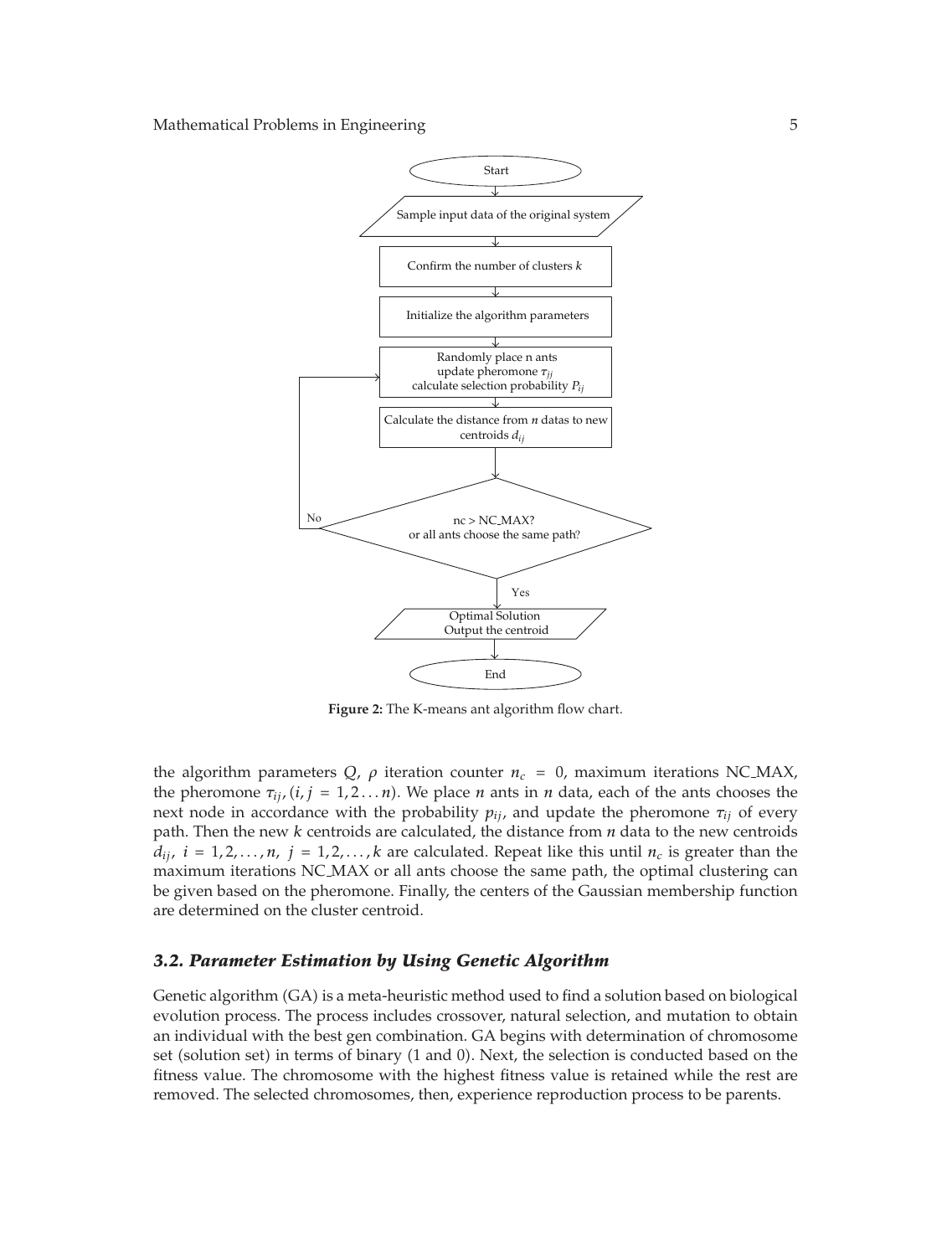As the aim is to minimize the error between the output of fuzzy model and output data, in the paper, the mean of squared error (MSE) is used as a proper evaluation function. MSE is given by

$$
MSE = \frac{1}{M} \sum_{i=1}^{M} [Y_i - y_i]^2,
$$
\n(3.3)

where  $Y_i$  is output from Fuzzy model,  $y_i$  is output data, and  $M$  is number of data pairs.

Since the objective is to minimize MSE value, the fitness function is defined as follows:

$$
J_k = -MSE_k + \max(MSE), \qquad (3.4)
$$

where *k* is the *k*th chromosome.

If the normalized fitness function  $f_k(i)$  is used, it can be calculated by using

$$
f_k(i) = \frac{J_k(i)}{\sum_{i=1}^n J_k(i)},
$$
\n(3.5)

where  $J_k(i)$  is the fitness function for chromosome *i*.

The algorithm flow chart of the parameter estimation by using genetic algorithm is shown in Figure 3. Firstly, we sample output data of the original system, write the objective function based on equation and then initialize the algorithm parameters number individual NIND, maximum genetic times MAXGEN, number variable NVAR, variable precision PRECI, generation gap GGAP, and genetic counter GEN. Then the initial population  $\hat{A}$ ,  $\hat{B}$ , *i* = 1,2,..., *k* with lines NIND, columns NVAR  $*$  PRECI is generated randomly. The following step is calculating fitness function value for different data in different state, then select, crossover, mutate, and calculate a new objective function value and track the performance of the solution. Selection process is used to determine two chromosomes to be the parents. Crossover is used to produce two new individuals. Generate initial population: initial solution is a randomly generated digit that has NIND line and NVAR ∗ PRECI row. We calculate fitness function value under different data in different state, then select, crossover, mutate and calculate a new objective function value and track the performance of the solution. Selection process is used to determine two chromosomes to be the parents. Crossover is used to produce two new individuals. Repeat like this until GEN *>* MAXGEN performance index is satisfied. Finally, the optimal  $\hat{A}$ ,  $\hat{B}$ ,  $i = 1, 2, ..., k$  are obtained.

#### **4. An Illustrative Example**

In order to verify the effectiveness of proposed method, an example is given. Consider a system is composed of three springs and masses, see Figure 4.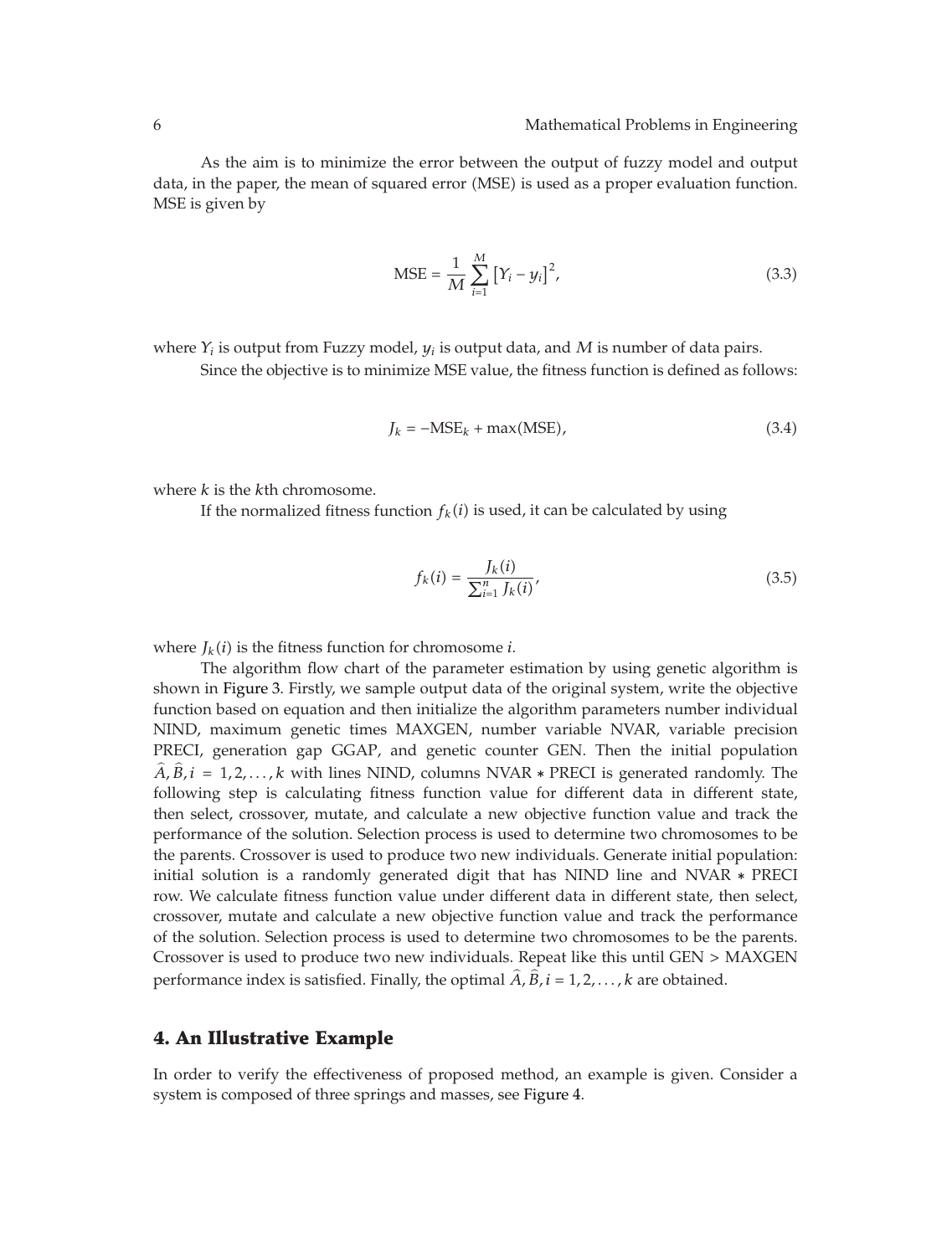

**Figure 3:** The genetic algorithm flow chart.



**Figure 4:** Spring mass system.

The dynamic characteristic of the model can be simplified as

$$
m_1\ddot{x}_1 + (k_1 + k_2)x_1 - k_2x_2 = F_1 \sin \omega_1 t,
$$
  
\n
$$
m_2\ddot{x}_2 - k_2x_1 + (k_2 + k_3)x_2 - k_3x_3 = F_2 \sin \omega_2 t,
$$
  
\n
$$
m_3\ddot{x}_3 - k_3x_2 + k_3x_3 = F_3 \sin \omega_3 t.
$$
\n(4.1)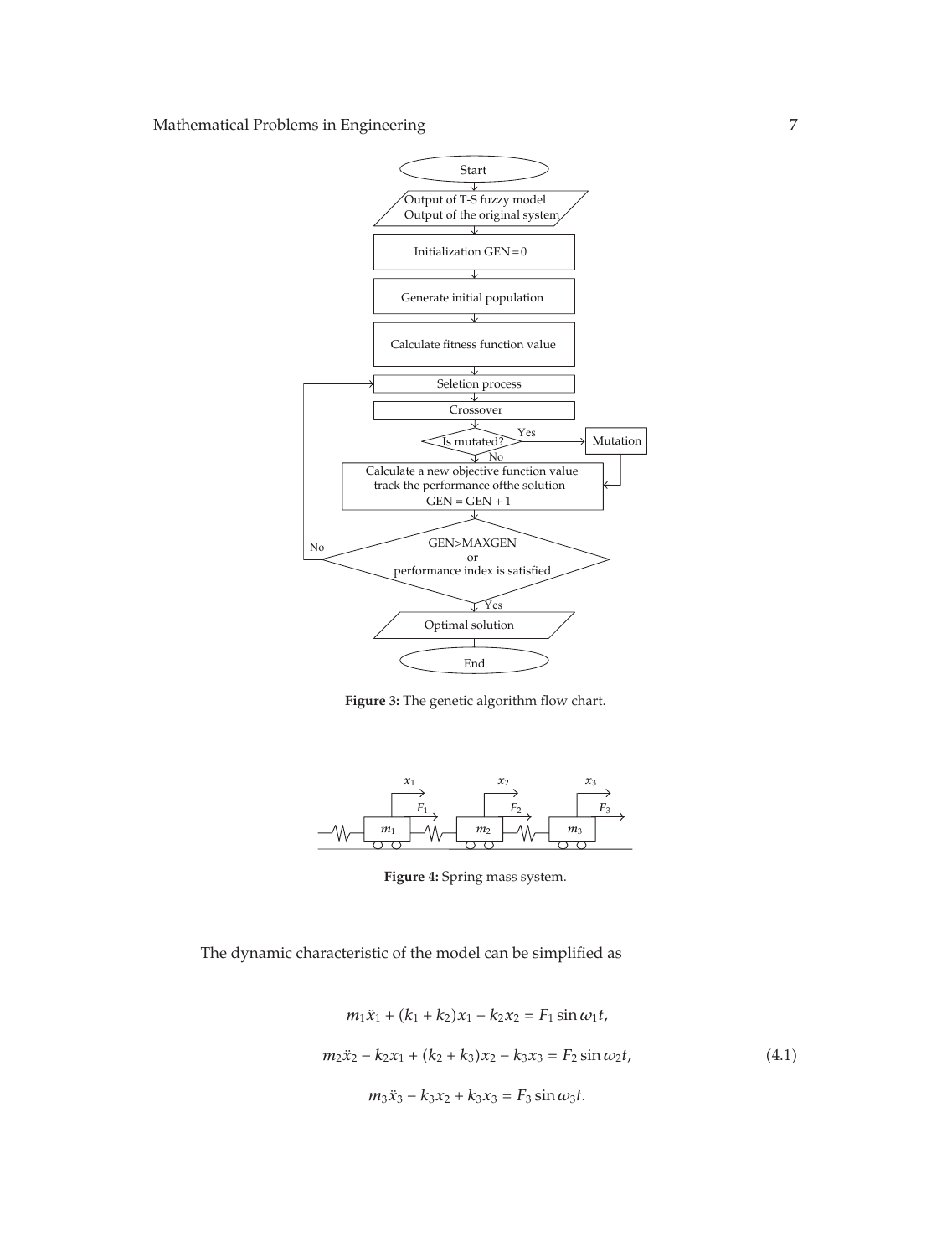By choosing states  $Z_1 = x_1$ ,  $Z_2 = x_1$ ,  $Z_3 = x_2$ ,  $Z_4 = x_2$ ,  $Z_5 = x_3$ ,  $Z_6 = x_3$  and output variables  $y_1 = Z_1$ ,  $y_2 = Z_3$ ,  $y_3 = Z_5$ , then the state-space model can be obtained:

$$
\begin{bmatrix} \dot{Z}_{1} \\ \dot{Z}_{2} \\ \dot{Z}_{3} \\ \dot{Z}_{4} \\ \dot{Z}_{5} \\ \dot{Z}_{6} \end{bmatrix} = \begin{bmatrix} 0 & 1 & 0 & 0 & 0 & 0 \\ -\frac{k_{1} + k_{2}}{m_{1}} & 0 & \frac{k_{2}}{m_{1}} & 0 & 0 & 0 \\ 0 & 0 & 0 & 1 & 0 & 0 \\ \frac{k_{2}}{m_{2}} & 0 & -\frac{k_{2} + k_{3}}{m_{2}} & 0 & \frac{k_{3}}{m_{2}} & 0 \\ 0 & 0 & 0 & 0 & 0 & 1 \\ 0 & 0 & \frac{k_{3}}{m_{3}} & 0 & -\frac{k_{3}}{m_{3}} & 0 \end{bmatrix} \begin{bmatrix} Z_{1} \\ Z_{2} \\ Z_{3} \\ Z_{4} \\ Z_{5} \\ Z_{6} \end{bmatrix}
$$

$$
+ \begin{bmatrix} 0 & 0 & 0 \\ \frac{1}{m_{1}} & 0 & 0 \\ 0 & \frac{1}{m_{2}} & 0 \\ 0 & \frac{1}{m_{2}} & 0 \\ 0 & 0 & 0 \\ 0 & 0 & \frac{1}{m_{3}} \end{bmatrix} \begin{bmatrix} F_{1} \sin \omega_{1}t \\ F_{2} \sin \omega_{2}t \\ F_{3} \sin \omega_{3}t \end{bmatrix}, \qquad (4.2)
$$

$$
\begin{bmatrix} y_{1} \\ y_{2} \\ y_{3} \end{bmatrix} = \begin{bmatrix} 1 & 0 & 0 & 0 & 0 \\ 0 & 0 & 1 & 0 & 0 \\ 0 & 0 & 0 & 0 & 1 \\ 0 & 0 & 0 & 0 & 1 \\ 0 & 0 & 0 & 0 & 1 \end{bmatrix} \begin{bmatrix} Z_{1} \\ Z_{2} \\ Z_{3} \\ Z_{4} \\ Z_{5} \\ Z_{6} \end{bmatrix}.
$$

For the real system,  $F_1 = F_2 = F_3 = 1500 \text{ N}$ ,  $\omega_1 = \omega_2 = \omega_3 = 260 \text{ rad/s}$ ,  $k_1 = k_2 = k_3 = 1500 \text{ N}$  $2000 \text{ N/M}$ , and  $m_1 = m_2 = m_3 = 0.5 \text{ kg}$ .

Suppose the input function is sine wave, for each state sample 250 points during half a cycle, and then cluster the data by using K-means ant cluster algorithm; the parameters are setting as: the number of cluster centroids  $k = 3$ , the number of ants  $n = 300$ , the number of maximum iterations NC MAX = 500, the permanence coefficient of the pheromone  $\rho = 0.1$ , the constant  $Q = 0.9$ , then the centroids can be optimized to

$$
\begin{bmatrix} k_1 \\ k_2 \\ k_3 \end{bmatrix} = \begin{bmatrix} -1.5 & 0 & 1.5 \\ -2.3 & 0 & 2.3 \\ -2.7 & 0 & 2.7 \end{bmatrix} . \tag{4.3}
$$

We sample the output data of the original system and the T-S fuzzy model and calculate T-S fuzzy model consequent parameters using genetic algorithm according to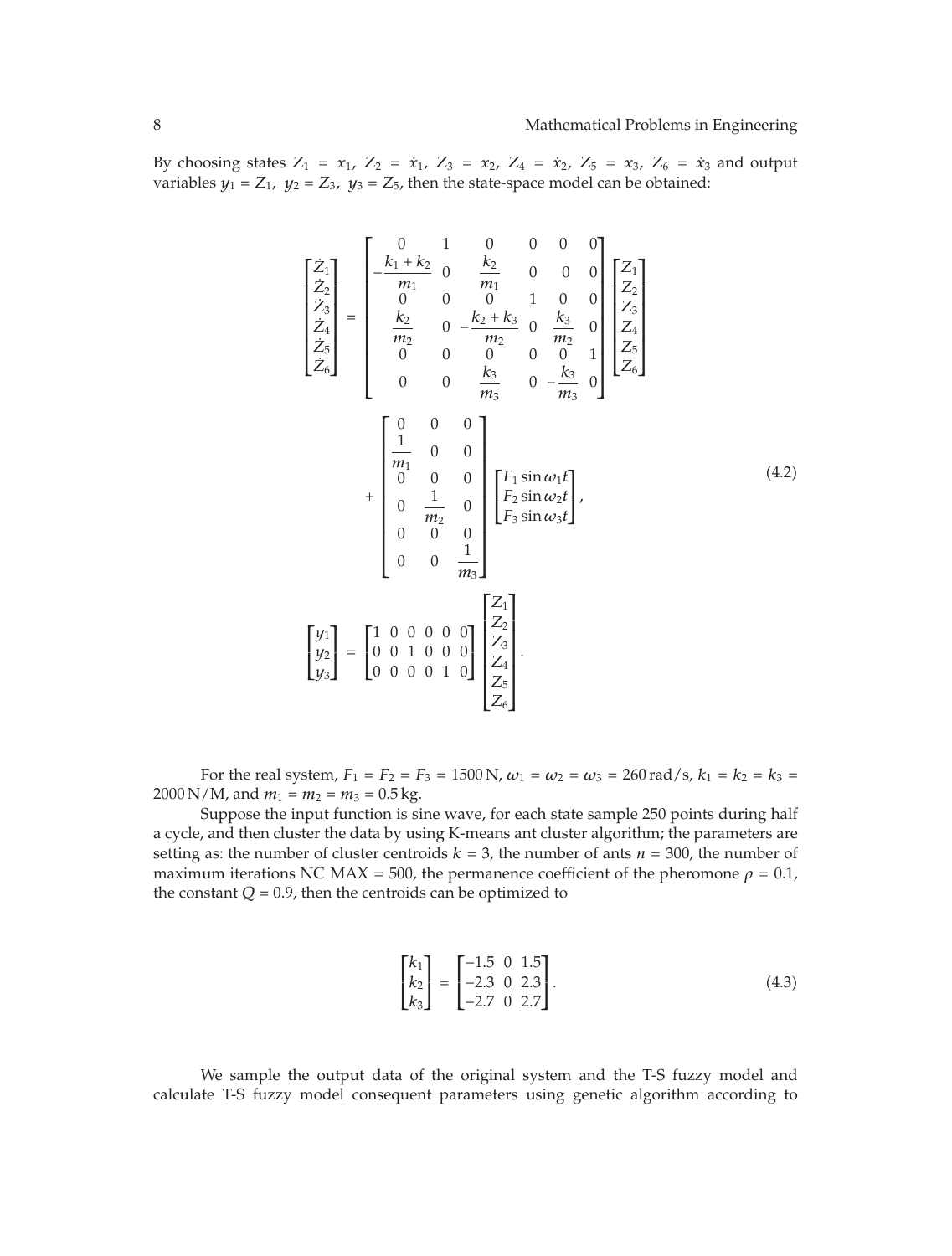

**Figure 5:** Optimization process.

the performance index 3.3. In order to reduce iteration times, the initialization parameters are chosen through the least square method. The consequent parameters are calculated as

$$
\begin{bmatrix}\na_{11} \\
a_{12} \\
a_{13} \\
a_{21} \\
a_{22} \\
a_{23} \\
a_{31} \\
a_{32}\n\end{bmatrix}\n=\n\begin{bmatrix}\n0.0001 & 0.0001 & 0.0001 & -1.4329 \\
0.0001 & 0.0001 & 0.0001 & -2.4251 \\
0.0001 & 0.0001 & 0.0001 & -2.9370 \\
0.0003 & 0.0003 & 0.0003 & -0.1127 \\
0.0005 & 0.0005 & 0.0005 & -0.1574 \\
0.0006 & 0.0006 & 0.0006 & -0.1703 \\
0.0005 & 0.0005 & 0.0005 & -0.0734 \\
0.0009 & 0.0009 & 0.0009 & -0.1475 \\
0.0011 & 0.0011 & 0.0011 & -0.1965\n\end{bmatrix}.
$$
\n(4.4)

The parameter optimization process of  $a_{11}$  by using the genetic algorithm is shown in Figure 5. It can be seen from the figure that the parameters become stable when the Genetic algorithm has had 10 runs. And after a period of input simulation, the states of the original system and the T-S fuzzy model are shown in Figure 6. From the figures, we can see that the responses of the fuzzy model can approximate the original system responses very well. And the model approximation error of different methods are shown in Table 1, we can see from the table that the method proposed in the paper is more appropriate.

# **5. Conclusion**

This paper considered the identification of T-S fuzzy model in which the control variables and the state variables are all premise variables. Ant K-means algorithm and genetic algorithm were used to determine the number of the rules and the state-space model parameters,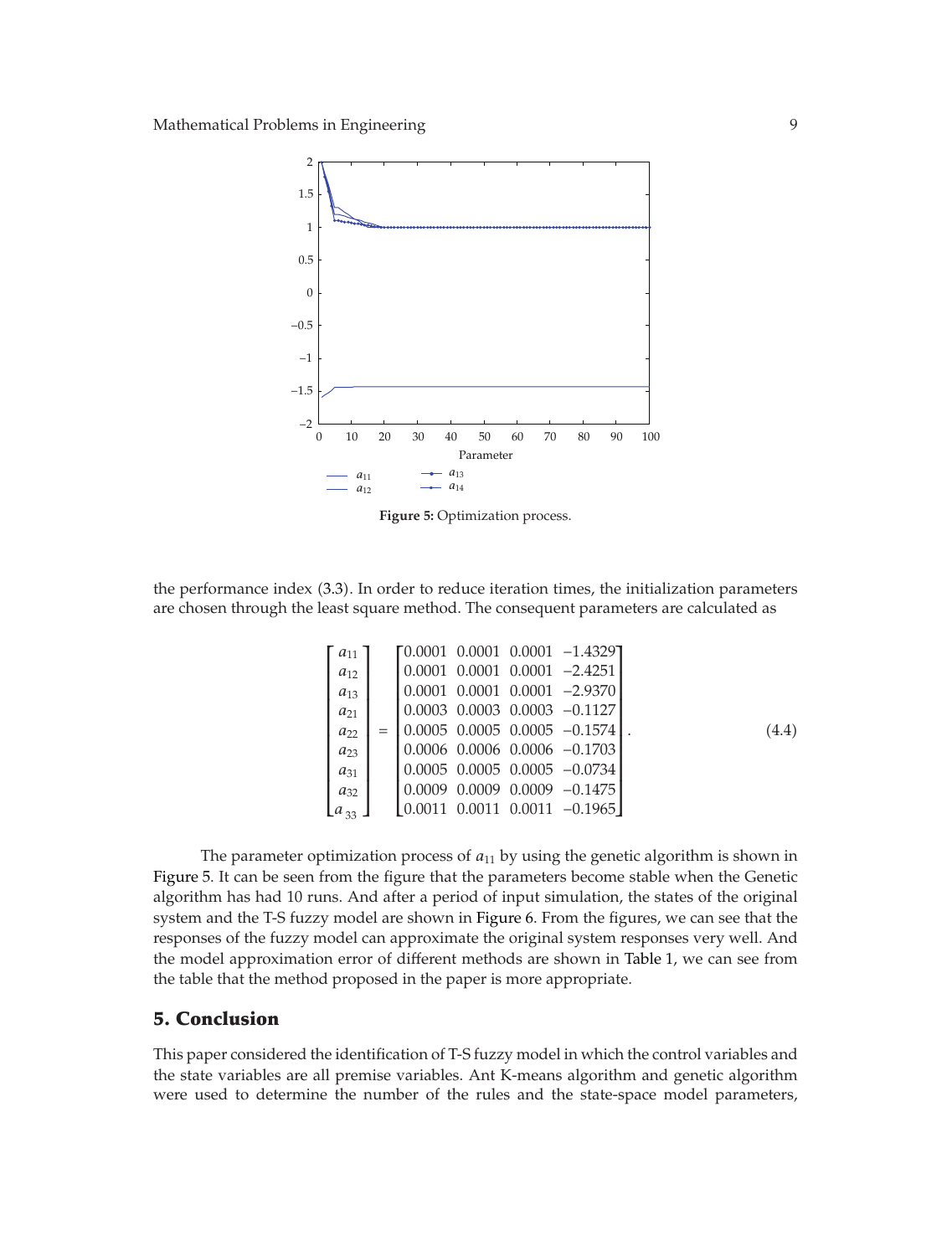

**Table 1:** Comparison of different methods.

| Methods                                                      | No. of centers | No. of<br>parameters | <b>MSE</b> |
|--------------------------------------------------------------|----------------|----------------------|------------|
| Subtraction clustering algorithm and least squares algorithm |                | 12                   | 0.0202     |
| C-means clustering and least squares algorithm               |                | 12                   | 0.0133     |
| Ant colony algorithm and genetic algorithm                   |                | 17                   | 0.0105     |

respectively. The simulation results illustrated the effectiveness of the proposed algorithm. Future work will investigate determination of the optimal cluster number for a certain amount of data.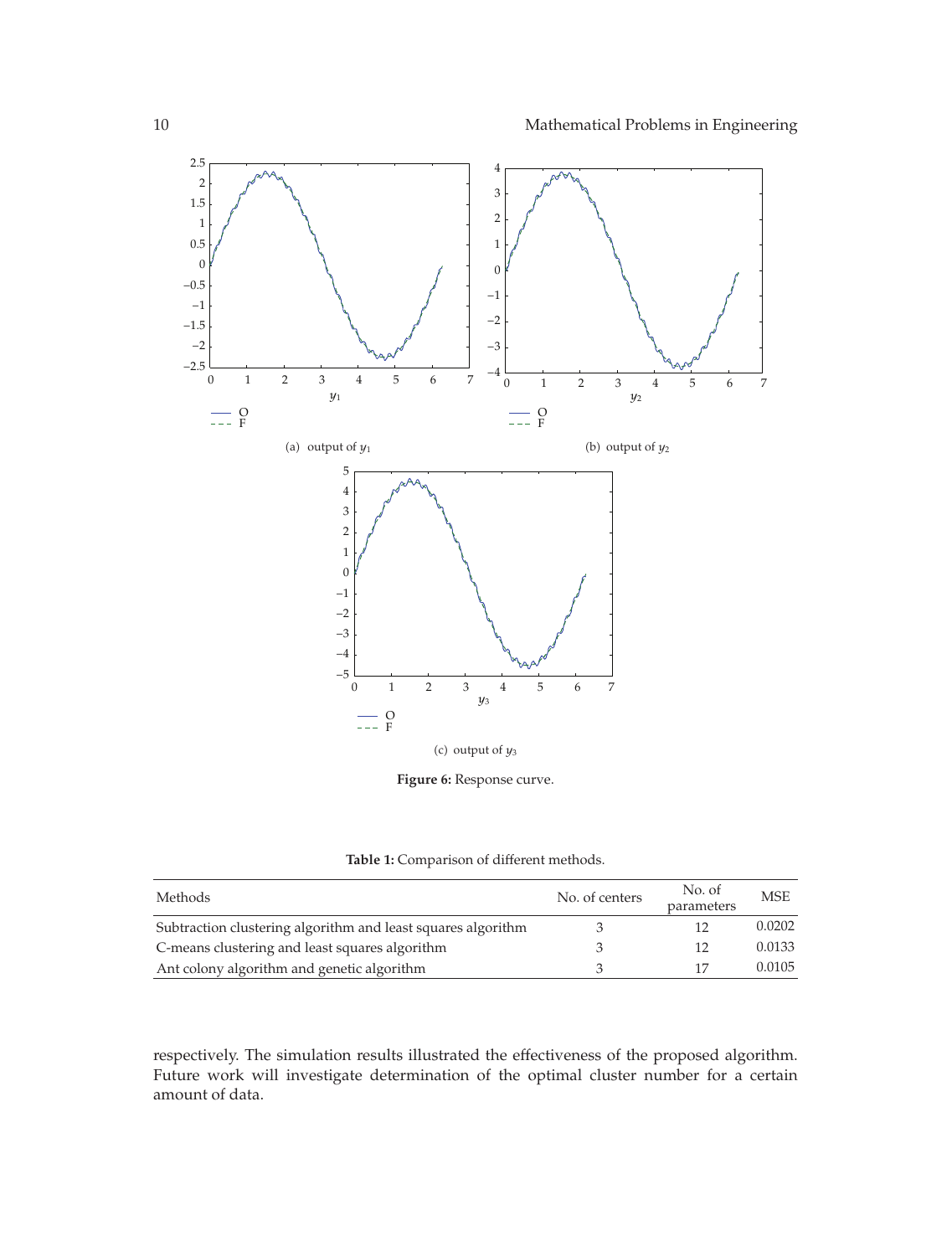## **Acknowledgments**

This work was partially supported by the Heilongjiang Province Education Department under Grant no. 12511106, the National Key Basic Research Program, China 2012CB215202, the 111 Project (B12018), and the National Natural Science Foundation of China (61174058, 60974052 and 61134001. The authors also gratefully acknowledge the helpful comments and suggestions of the reviewers, which have helped greatly in improving the presentation of the paper.

#### **References**

- 1 C. Sun, Y. Wang, and C. Chang, "Switching T-S fuzzy model-based guaranteed cost control for twowheeled mobile robots," *International Journal of Innovative Computing, Information and Control A*, vol. 8, no. 5, pp. 3015–3028, 2012.
- 2 C. Sun, S. Lin, and Y. Wang, "Relaxed stabilization conditions for switching T-S fuzzy systems with practical constraints, International," *Journal of Innovative Computing, Information and Control*, vol. 8, no. 6, pp. 4133–4145, 2012.
- 3 A. Benzaouia and A. El-Hajjaji, "Delay-dependent stabilization conditions of controlled positive T-S fuzzy systems with time varying delay," *International Journal of Innovative Computing, Information and Control*, vol. 7, no. 4, pp. 1533–1548, 2011.
- [4] Z. Wu, P. Shi, H. Su, and J. Chu, "Reliable H-infinity control for discrete-time fuzzy systems with infinite-distributed delay," *IEEE Trans on Fuzzy Systems*, vol. 20, no. 1, pp. 22–31, 2012.
- [5] Q. Zhou, P. Shi, J. Lu, and S. Xu, "Adaptive output feedback fuzzy tracking control for a class of nonlinear systems," *IEEE Trans on Fuzzy Systems*, vol. 19, no. 5, pp. 972–982, 2011.
- 6 L. Wu, X. Su, P. Shi, and J. Qiu, "Model approximation for discrete-time state-delay systems in the T-S fuzzy framework," *IEEE Transactions on Fuzzy Systems*, vol. 19, no. 2, pp. 366–378, 2011.
- 7 L. Wu, X. Su, P. Shi, and J. Qiu, "A new approach to stability analysis and stabilization of discrete-time T-S fuzzy time-varying delay systems," *IEEE Transactions on Systems, Man, and Cybernetics B*, vol. 41, no. 1, pp. 273–286, 2011.
- [8] J. Zhang, P. Shi, and Y. Xia, "Robust adaptive sliding-mode control for fuzzy systems with mismatched uncertainties," *IEEE Transactions on Fuzzy Systems*, vol. 18, no. 4, pp. 700–711, 2010.
- [9] S. K. Nguang, P. Shi, and S. Ding, "Fault detection for uncertain fuzzy systems: an LMI approach," *IEEE Transactions on Fuzzy Systems*, vol. 15, no. 6, pp. 1251–1262, 2007.
- 10 S. K. Nguang and P. Shi, "H-infinity Fuzzy output feedback control design for nonlinear systems: an LMI approach," *IEEE Transactions on Fuzzy Systems*, vol. 11, no. 3, pp. 331–340, 2003.
- 11 T. Takagi and M. Sugeno, "Fuzzy identification of systems and its applications to modeling and control," *IEEE Transactions on Systems, Man and Cybernetics*, vol. 15, no. 1, pp. 116–132, 1985.
- [12] R. Yusof, R. Z. A. Rahman, M. Khalid, and M. F. Ibrahim, "Optimization of fuzzy model using genetic algorithm for process control application," *Journal of the Franklin Institute*, vol. 348, no. 7, pp. 1717– 1737, 2011.
- 13 J. Q. Chen, Y. G. Xi, and Z. J. Zhang, "A clustering algorithm for fuzzy model identification," *Fuzzy Sets and Systems*, vol. 98, no. 3, pp. 319–329, 1998.
- 14 P. M. Kanade and L. O. Hall, "Fuzzy ants and clustering," *IEEE Transactions on Systems, Man, and Cybernetics A*, vol. 37, no. 5, pp. 758–769, 2007.
- 15 P. Rocca, L. Manica, and A. Massa, "An improved excitation matching method based on an ant colony optimization for suboptimal-free clustering in sum-difference compromise synthesis," *IEEE Transactions on Antennas and Propagation*, vol. 57, no. 8, pp. 2297–2306, 2009.
- 16 I. Gath and A. B. Geva, "Unsupervised optimal fuzzy clustering," *IEEE Transactions on Pattern Analysis and Machine Intelligence*, vol. 11, no. 7, pp. 773–781, 1989.
- 17 R. Yager and D. Filev, "Generation of fuzzy rules by mountain method," *Journal of Intelligent & Fuzzy Systems*, vol. 2, pp. 209–219, 1994.
- 18 J. Stefan, H. Christoph, and K. Nikolaus, "Total least squares in fuzzy system identification: an application to an industrial engine," *Engineering Applications of Artificial Intelligence*, vol. 21, no. 8, pp. 1277– 1288, 2008.
- 19 S. Ming and R. R. Rhinehart, "A generalized TSK model with a novel rule antecedent structure: structure identification and parameter estimation," *Computers and Chemical Engineering*, vol. 34, no. 8, pp. 1199–1219, 2010.